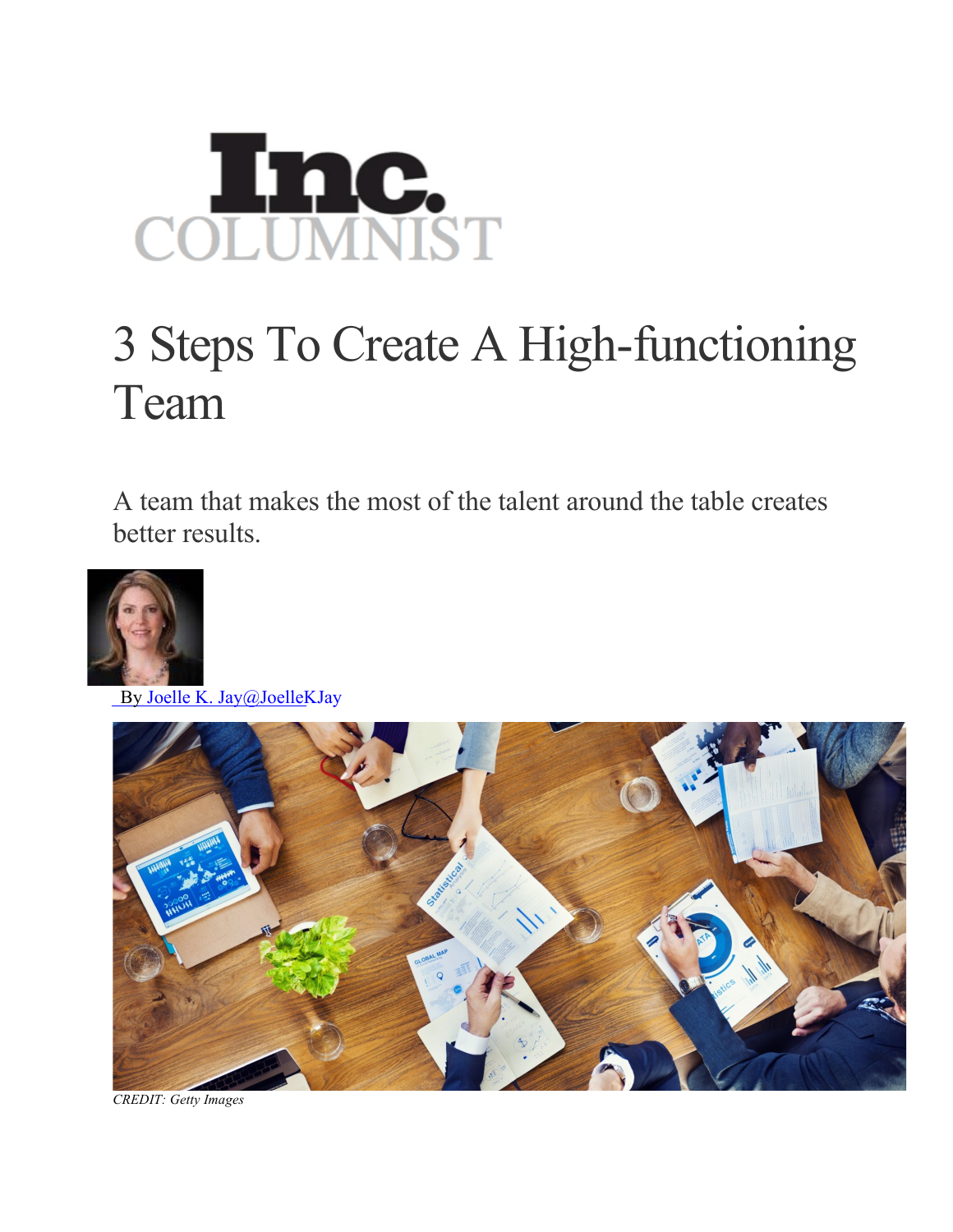Every leader wants a high-functioning team. On a high-functioning team, the members are highly engaged. They distribute tasks to build on each other's strengths, generate ideas and find creative solutions in a spirit of collaboration, synergy, and a conviction that ''all of us is better than one of us.'' Together, they achieve the common goal.

The belief is that a team that makes the most of the talent around the table creates better results.

It's energizing, it's inspiring, and it's efficient. It's also good for business. Good teamwork is credited for a host of positive outcomes, among them productivity, performance, client satisfaction, and strategic alignment.

But how does one get such a team?

If you look around your own team and see a loose collection of individuals, heads down in their offices, focused on their personal agendas, you're not alone. A high-functioning team is not easy to build. But it can be done - and the following three steps are a great start.

Ask the right questions. Have each member of your team answer three questions:

1. What are the strengths you can build on to improve your leadership?

- 2. Where are your opportunities for improvement?
- 3. What goal do you want to set now?

Have everyone take the time, individually, to provide thoughtful answers.

Build an action plan. The resulting action plan from the data above will give each leader a focus for ongoing support to drive the team toward growth in the areas that matters most to them and their team, and where the payoff for improvement would affect them personally and contribute to the success of the organization.

Sample action plans include:

- · Being more strategic and less tactical in day-to-day work,
- · improving employee engagement,
- · changing up management styles, or
- · delegating more effectively to focus on strategic priorities.

Each team member's action plan will be unique and tailored to his or her specific goals.